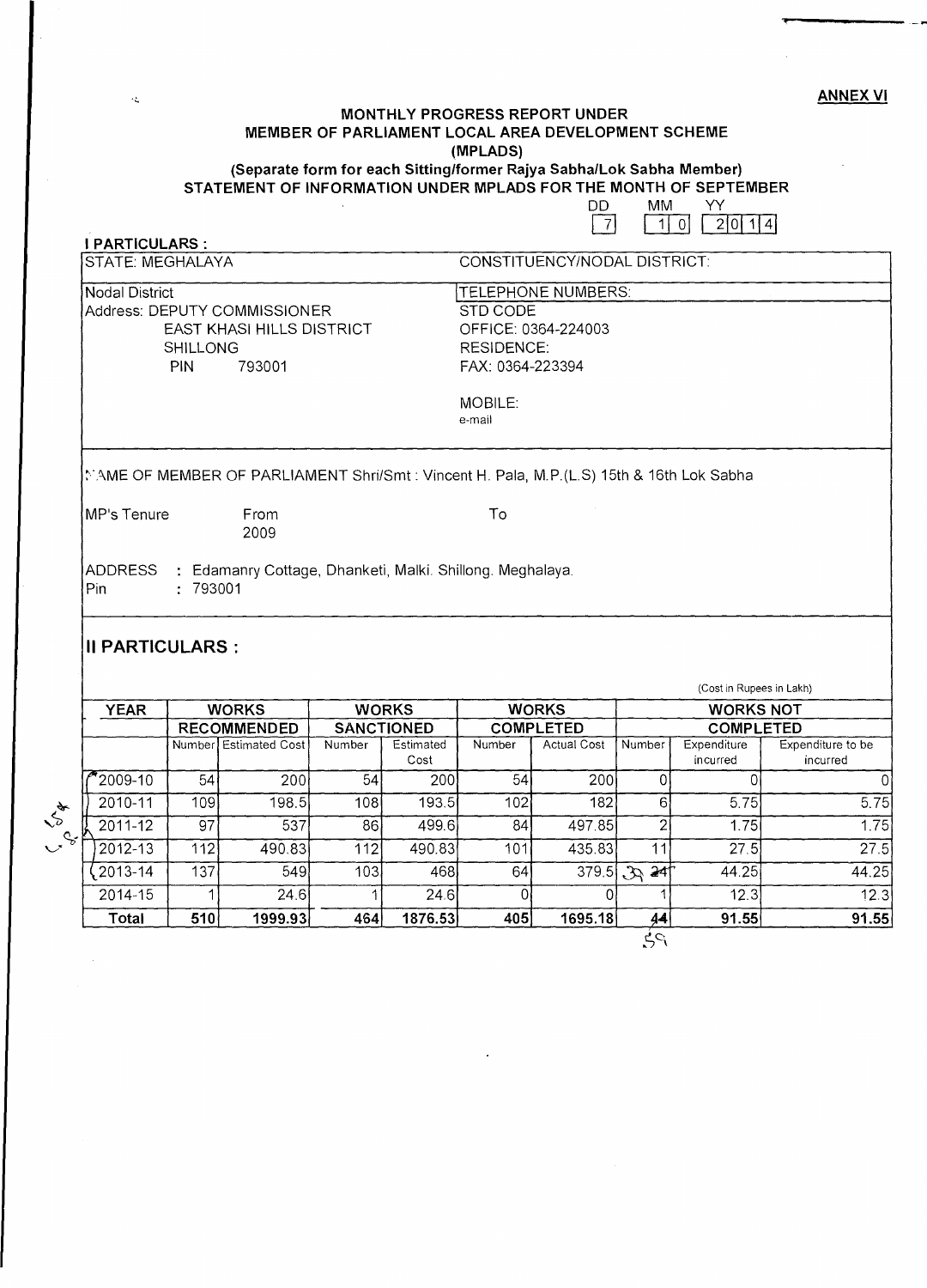## **III, FUNDS RECEIVED AND UTILIZED**

| <b>TOTAL</b><br><b>YEAR</b><br><b>FUNDS</b><br><b>FUNDS</b><br><b>FUNDS UTILISED</b><br><b>BALANCE</b><br><b>INTEREST</b><br>SC & ST<br><b>FUNDS</b><br><b>RECEIVED</b><br><b>ACCRUED</b><br><b>RECEIVED</b><br><b>FUNDS</b><br>Other<br>Total<br><b>FROM GOI</b><br>ON<br>area<br>DISTRIBUTION<br>2009-2010<br>200<br>1.75<br>201.75<br>175<br>25<br>200<br>1.75<br>166.38<br>203.96<br>21.37<br>187.75<br>16.21<br>2010-2011<br>200<br>3.96<br>3.19<br>3.59<br>2011-2012<br>500<br>503.19<br>418.7<br>499.6<br>80.9<br>2012-2013<br>353.33<br>463.33<br>38.95<br>500<br>2.28<br>502.28<br>$\mathbf{O}$<br>110J<br>2013-2014<br>398.75<br>76.25<br>500<br>500<br>423.75<br>25 <sub>l</sub><br>0<br>12.3<br>2014-15<br>12.3<br>12.3<br>0<br>0<br>$\Omega$<br><b>TOTAL</b><br>11.18<br>1911.18<br>1786.73<br>1900<br>1524.46<br>262.27<br>149.05<br>(a)<br>Funds received from the Government of India<br>1900<br>(b)<br>11.18<br>Amount of interest accrued on the funds<br>$\overline{(c)}$<br>Funds received on distribution<br>58.54<br>$\overline{\langle \cdot \rangle}$<br>1969.72<br>TOTAL (a+b+c)<br>$\frac{\overline{(e)}}{(\overline{f})}$<br>Total cost of works sanctioned<br>1876.53<br>Total Unsanctioned Balance available with the<br>Constituency (d - e)<br>93.19<br>Actual Expenditure incurred by the implementing Agencies<br>1786.73<br>(g1)<br>Amount transerred to other MP's through distribution<br>(g2)<br>1786.73<br>Actual fund utilized $(g + g1)$<br>$\frac{f(h)}{f(h)}$<br>Total funds available with the Constituency (d-g2)<br>182.99<br>Funds required to completes the sanctioned works<br>Savings for Distribution to Successor MPs<br>Number of works inspected by District Authority<br>(a) During the month<br>50<br>70%<br>(b) Cumulative |                           | (Rs. In Lakh) |  |  |  |  |  |  |  |
|------------------------------------------------------------------------------------------------------------------------------------------------------------------------------------------------------------------------------------------------------------------------------------------------------------------------------------------------------------------------------------------------------------------------------------------------------------------------------------------------------------------------------------------------------------------------------------------------------------------------------------------------------------------------------------------------------------------------------------------------------------------------------------------------------------------------------------------------------------------------------------------------------------------------------------------------------------------------------------------------------------------------------------------------------------------------------------------------------------------------------------------------------------------------------------------------------------------------------------------------------------------------------------------------------------------------------------------------------------------------------------------------------------------------------------------------------------------------------------------------------------------------------------------------------------------------------------------------------------------------------------------------------------------------------------------------------------------------------------------------------------------------------------|---------------------------|---------------|--|--|--|--|--|--|--|
|                                                                                                                                                                                                                                                                                                                                                                                                                                                                                                                                                                                                                                                                                                                                                                                                                                                                                                                                                                                                                                                                                                                                                                                                                                                                                                                                                                                                                                                                                                                                                                                                                                                                                                                                                                                    |                           |               |  |  |  |  |  |  |  |
|                                                                                                                                                                                                                                                                                                                                                                                                                                                                                                                                                                                                                                                                                                                                                                                                                                                                                                                                                                                                                                                                                                                                                                                                                                                                                                                                                                                                                                                                                                                                                                                                                                                                                                                                                                                    |                           |               |  |  |  |  |  |  |  |
|                                                                                                                                                                                                                                                                                                                                                                                                                                                                                                                                                                                                                                                                                                                                                                                                                                                                                                                                                                                                                                                                                                                                                                                                                                                                                                                                                                                                                                                                                                                                                                                                                                                                                                                                                                                    |                           |               |  |  |  |  |  |  |  |
|                                                                                                                                                                                                                                                                                                                                                                                                                                                                                                                                                                                                                                                                                                                                                                                                                                                                                                                                                                                                                                                                                                                                                                                                                                                                                                                                                                                                                                                                                                                                                                                                                                                                                                                                                                                    |                           |               |  |  |  |  |  |  |  |
|                                                                                                                                                                                                                                                                                                                                                                                                                                                                                                                                                                                                                                                                                                                                                                                                                                                                                                                                                                                                                                                                                                                                                                                                                                                                                                                                                                                                                                                                                                                                                                                                                                                                                                                                                                                    |                           |               |  |  |  |  |  |  |  |
|                                                                                                                                                                                                                                                                                                                                                                                                                                                                                                                                                                                                                                                                                                                                                                                                                                                                                                                                                                                                                                                                                                                                                                                                                                                                                                                                                                                                                                                                                                                                                                                                                                                                                                                                                                                    |                           |               |  |  |  |  |  |  |  |
|                                                                                                                                                                                                                                                                                                                                                                                                                                                                                                                                                                                                                                                                                                                                                                                                                                                                                                                                                                                                                                                                                                                                                                                                                                                                                                                                                                                                                                                                                                                                                                                                                                                                                                                                                                                    |                           |               |  |  |  |  |  |  |  |
|                                                                                                                                                                                                                                                                                                                                                                                                                                                                                                                                                                                                                                                                                                                                                                                                                                                                                                                                                                                                                                                                                                                                                                                                                                                                                                                                                                                                                                                                                                                                                                                                                                                                                                                                                                                    |                           |               |  |  |  |  |  |  |  |
|                                                                                                                                                                                                                                                                                                                                                                                                                                                                                                                                                                                                                                                                                                                                                                                                                                                                                                                                                                                                                                                                                                                                                                                                                                                                                                                                                                                                                                                                                                                                                                                                                                                                                                                                                                                    |                           |               |  |  |  |  |  |  |  |
|                                                                                                                                                                                                                                                                                                                                                                                                                                                                                                                                                                                                                                                                                                                                                                                                                                                                                                                                                                                                                                                                                                                                                                                                                                                                                                                                                                                                                                                                                                                                                                                                                                                                                                                                                                                    |                           |               |  |  |  |  |  |  |  |
|                                                                                                                                                                                                                                                                                                                                                                                                                                                                                                                                                                                                                                                                                                                                                                                                                                                                                                                                                                                                                                                                                                                                                                                                                                                                                                                                                                                                                                                                                                                                                                                                                                                                                                                                                                                    |                           |               |  |  |  |  |  |  |  |
|                                                                                                                                                                                                                                                                                                                                                                                                                                                                                                                                                                                                                                                                                                                                                                                                                                                                                                                                                                                                                                                                                                                                                                                                                                                                                                                                                                                                                                                                                                                                                                                                                                                                                                                                                                                    |                           |               |  |  |  |  |  |  |  |
|                                                                                                                                                                                                                                                                                                                                                                                                                                                                                                                                                                                                                                                                                                                                                                                                                                                                                                                                                                                                                                                                                                                                                                                                                                                                                                                                                                                                                                                                                                                                                                                                                                                                                                                                                                                    |                           |               |  |  |  |  |  |  |  |
|                                                                                                                                                                                                                                                                                                                                                                                                                                                                                                                                                                                                                                                                                                                                                                                                                                                                                                                                                                                                                                                                                                                                                                                                                                                                                                                                                                                                                                                                                                                                                                                                                                                                                                                                                                                    |                           |               |  |  |  |  |  |  |  |
|                                                                                                                                                                                                                                                                                                                                                                                                                                                                                                                                                                                                                                                                                                                                                                                                                                                                                                                                                                                                                                                                                                                                                                                                                                                                                                                                                                                                                                                                                                                                                                                                                                                                                                                                                                                    |                           |               |  |  |  |  |  |  |  |
|                                                                                                                                                                                                                                                                                                                                                                                                                                                                                                                                                                                                                                                                                                                                                                                                                                                                                                                                                                                                                                                                                                                                                                                                                                                                                                                                                                                                                                                                                                                                                                                                                                                                                                                                                                                    |                           |               |  |  |  |  |  |  |  |
|                                                                                                                                                                                                                                                                                                                                                                                                                                                                                                                                                                                                                                                                                                                                                                                                                                                                                                                                                                                                                                                                                                                                                                                                                                                                                                                                                                                                                                                                                                                                                                                                                                                                                                                                                                                    |                           |               |  |  |  |  |  |  |  |
|                                                                                                                                                                                                                                                                                                                                                                                                                                                                                                                                                                                                                                                                                                                                                                                                                                                                                                                                                                                                                                                                                                                                                                                                                                                                                                                                                                                                                                                                                                                                                                                                                                                                                                                                                                                    |                           |               |  |  |  |  |  |  |  |
|                                                                                                                                                                                                                                                                                                                                                                                                                                                                                                                                                                                                                                                                                                                                                                                                                                                                                                                                                                                                                                                                                                                                                                                                                                                                                                                                                                                                                                                                                                                                                                                                                                                                                                                                                                                    | (g)                       |               |  |  |  |  |  |  |  |
|                                                                                                                                                                                                                                                                                                                                                                                                                                                                                                                                                                                                                                                                                                                                                                                                                                                                                                                                                                                                                                                                                                                                                                                                                                                                                                                                                                                                                                                                                                                                                                                                                                                                                                                                                                                    |                           |               |  |  |  |  |  |  |  |
|                                                                                                                                                                                                                                                                                                                                                                                                                                                                                                                                                                                                                                                                                                                                                                                                                                                                                                                                                                                                                                                                                                                                                                                                                                                                                                                                                                                                                                                                                                                                                                                                                                                                                                                                                                                    |                           |               |  |  |  |  |  |  |  |
|                                                                                                                                                                                                                                                                                                                                                                                                                                                                                                                                                                                                                                                                                                                                                                                                                                                                                                                                                                                                                                                                                                                                                                                                                                                                                                                                                                                                                                                                                                                                                                                                                                                                                                                                                                                    |                           |               |  |  |  |  |  |  |  |
|                                                                                                                                                                                                                                                                                                                                                                                                                                                                                                                                                                                                                                                                                                                                                                                                                                                                                                                                                                                                                                                                                                                                                                                                                                                                                                                                                                                                                                                                                                                                                                                                                                                                                                                                                                                    |                           |               |  |  |  |  |  |  |  |
|                                                                                                                                                                                                                                                                                                                                                                                                                                                                                                                                                                                                                                                                                                                                                                                                                                                                                                                                                                                                                                                                                                                                                                                                                                                                                                                                                                                                                                                                                                                                                                                                                                                                                                                                                                                    | $\overline{(\mathsf{j})}$ |               |  |  |  |  |  |  |  |
|                                                                                                                                                                                                                                                                                                                                                                                                                                                                                                                                                                                                                                                                                                                                                                                                                                                                                                                                                                                                                                                                                                                                                                                                                                                                                                                                                                                                                                                                                                                                                                                                                                                                                                                                                                                    | $\overline{(\mathsf{k})}$ |               |  |  |  |  |  |  |  |
|                                                                                                                                                                                                                                                                                                                                                                                                                                                                                                                                                                                                                                                                                                                                                                                                                                                                                                                                                                                                                                                                                                                                                                                                                                                                                                                                                                                                                                                                                                                                                                                                                                                                                                                                                                                    |                           |               |  |  |  |  |  |  |  |
|                                                                                                                                                                                                                                                                                                                                                                                                                                                                                                                                                                                                                                                                                                                                                                                                                                                                                                                                                                                                                                                                                                                                                                                                                                                                                                                                                                                                                                                                                                                                                                                                                                                                                                                                                                                    |                           |               |  |  |  |  |  |  |  |
|                                                                                                                                                                                                                                                                                                                                                                                                                                                                                                                                                                                                                                                                                                                                                                                                                                                                                                                                                                                                                                                                                                                                                                                                                                                                                                                                                                                                                                                                                                                                                                                                                                                                                                                                                                                    |                           |               |  |  |  |  |  |  |  |